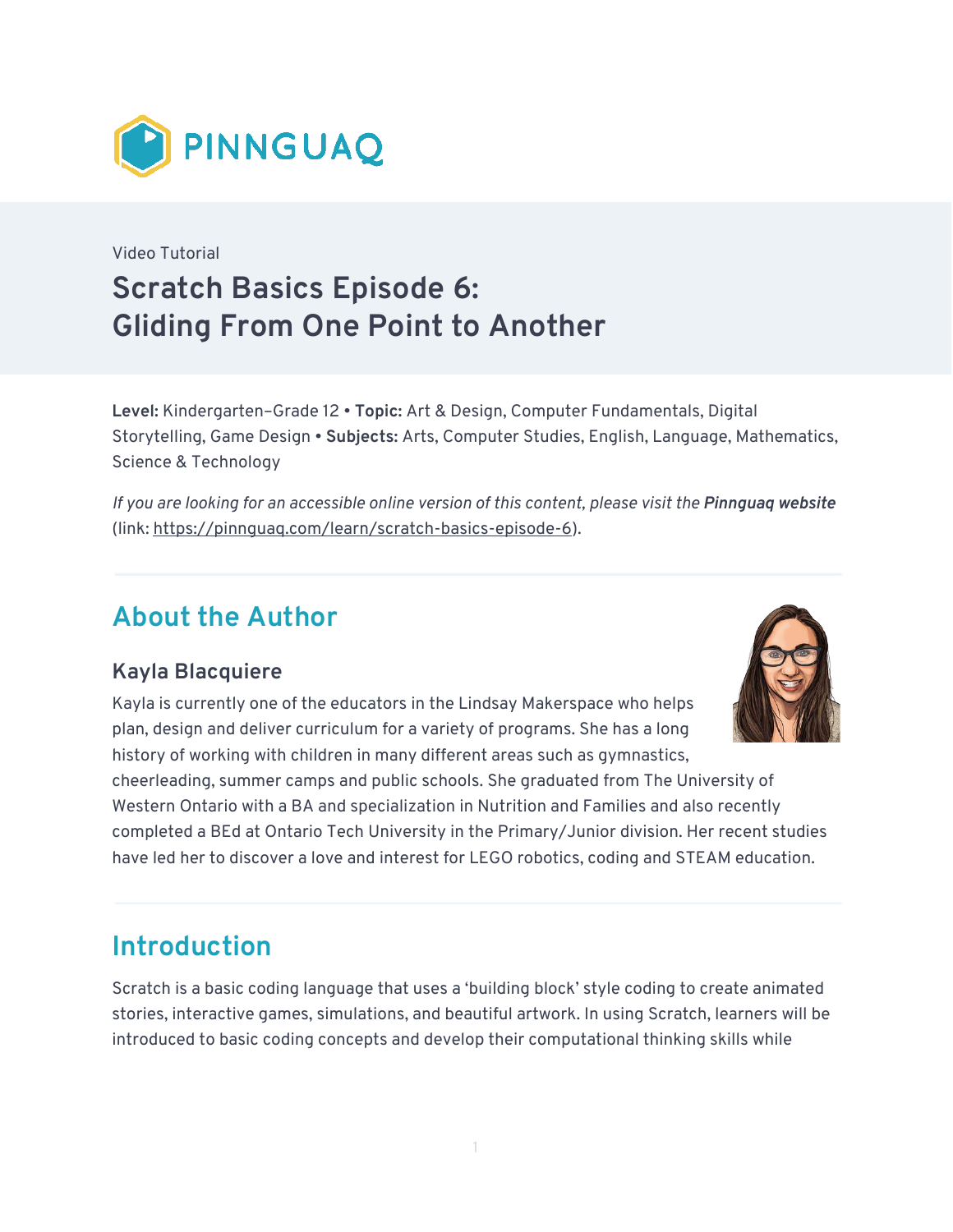bringing their own ideas to life. In this series, the basics of Scratch will be introduced to provide learners with the foundational skills required to begin creating in Scratch.

Scratch makes it easy for learners who are just starting out by organizing the types of code you can use into categories. The code blocks are grouped by the following categories: **Motion, Looks, Sound, Events, Controls, Sensing, Operators, Variables** and **My Blocks**. These code blocks can be pieced together in the **Code Area** like placing jigsaw puzzle pieces together. Both the **Code Area** and the **Stage** are visible at the same time which allows learners to run code, test, debug and view their creations.

According to the Scratch Wiki, Scratch's coordinate system uses 2 coordinates, "X position" and "Y position", to determine the location of a **sprite** on the **Stage**. The "X position" value determines the horizontal location of the **sprite** and the "Y position" value determines the vertical location or height. Every Scratch project whether it be a game, story or animation will always have the x,y grid behind the **Stage** to determine where **sprites** are located.

In this episode, learners will explore:

- Gliding from one point to another on the **Stage**
- New **Events** block **"when this sprite clicked"**

### **Vocabulary**

The following vocabulary definitions are from the **Scratch Wiki** (link: [https://en.scratch-wiki.info/wiki/Scratch\\_Wiki\\_Home](https://en.scratch-wiki.info/wiki/Scratch_Wiki_Home)).

- **Block Palette (Scratch)** The Block Palette is the area on the left of the screen when the Code button is opened. On the left, there is an area that contains the nine sections of blocks in Scratch. To the right of that, there is an area that contains blocks that can be dragged into the Code Area to make code.
- **Code Area (Scratch)** The Code Area is the large empty space to the right of the Block Palette. It is an area for storing blocks that run the project. Blocks can be dragged from the Block Palette into the Code Area and arranged to form scripts.
- **Sprite (Scratch) -** Either user-created, uploaded, or found in the sprites library, are the objects that perform actions in a project.
- **Sprite Pane (Scratch) -** It is a white area located beneath the Stage where all sprites present in a project can be easily accessed to modify or inspect.
- **Stage (Scratch) -** The stage is the area where the sprites are and perform their actions. It is located in the top of the area to the right of the Code Area.
- **X-coordinate -** A sprite's X-coordinate is its location on the x (horizontal) axis of the stage. The value increases or decreases depending on how far right or left (respectively) on the Stage the sprite is, where the lateral center is 0.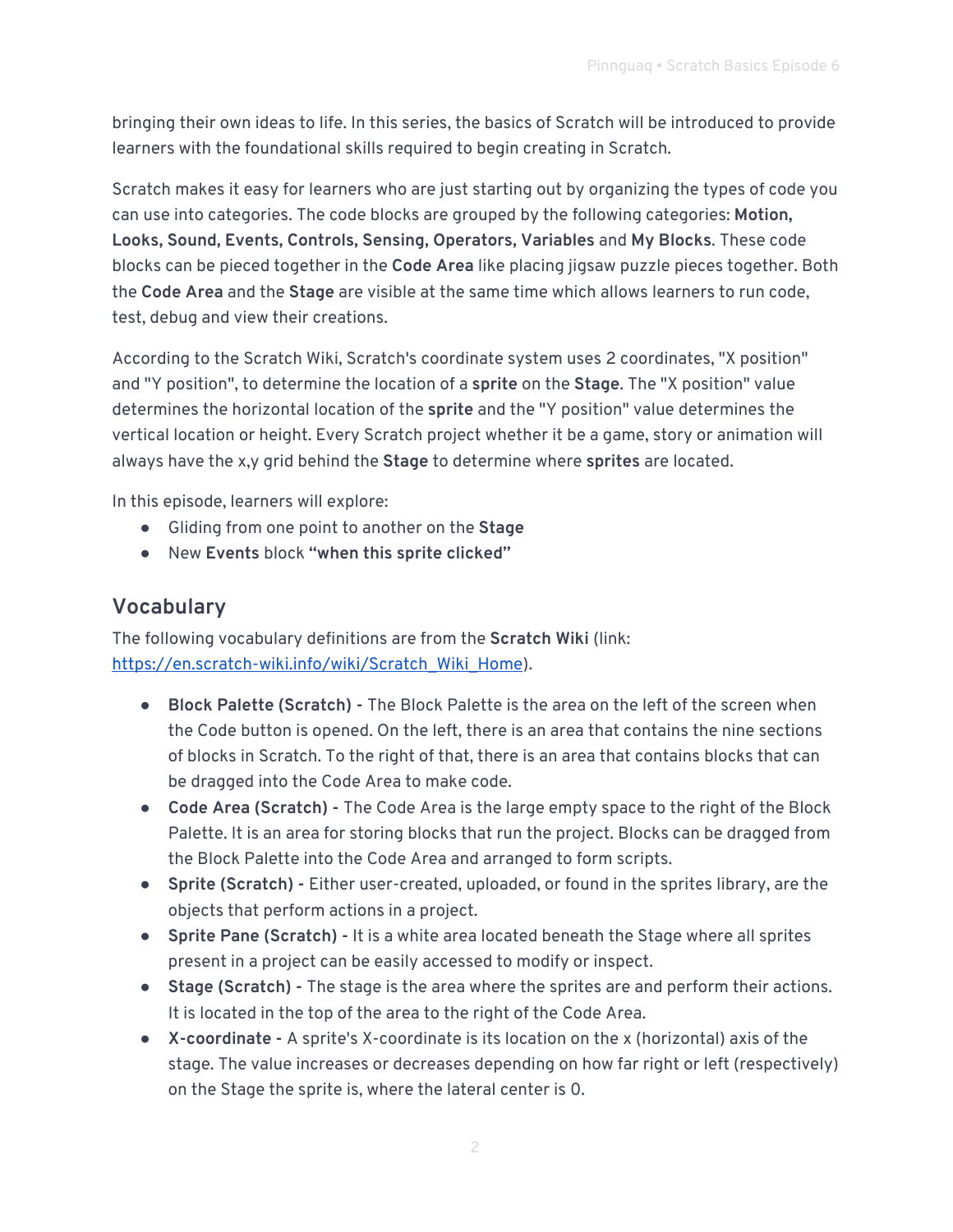● **Y-coordinate -** A sprite's Y-coordinate is its location on the y (vertical) axis of the stage. The value gets higher or lower depending on how far up or down on the Stage the sprite is, from where the vertical center is 0.

## **Materials**

● Scratch 3.0 **Online** (link: [https://scratch.mit.edu/\)](https://scratch.mit.edu/) or **Desktop** (link: [https://scratch.mit.edu/download\)](https://scratch.mit.edu/download)

# **Computer Activity**

This episode will take you through the steps of making your **sprite** glide from one position to another on the **Stage**.

**Video Link:** [https://youtu.be/DaCoAFweD\\_k](https://youtu.be/DaCoAFweD_k)

### **Add Your Sprite and Background**

Choose a **Backdrop** for your project and a **sprite** that you want to code to make it glide from one point to another on the **Stage**. If you need help with how to choose a **sprite**, see **Scratch Basics Episode 2** (link:<https://pinnguaq.com/learn/scratch-basics-episode-2>) for more information.

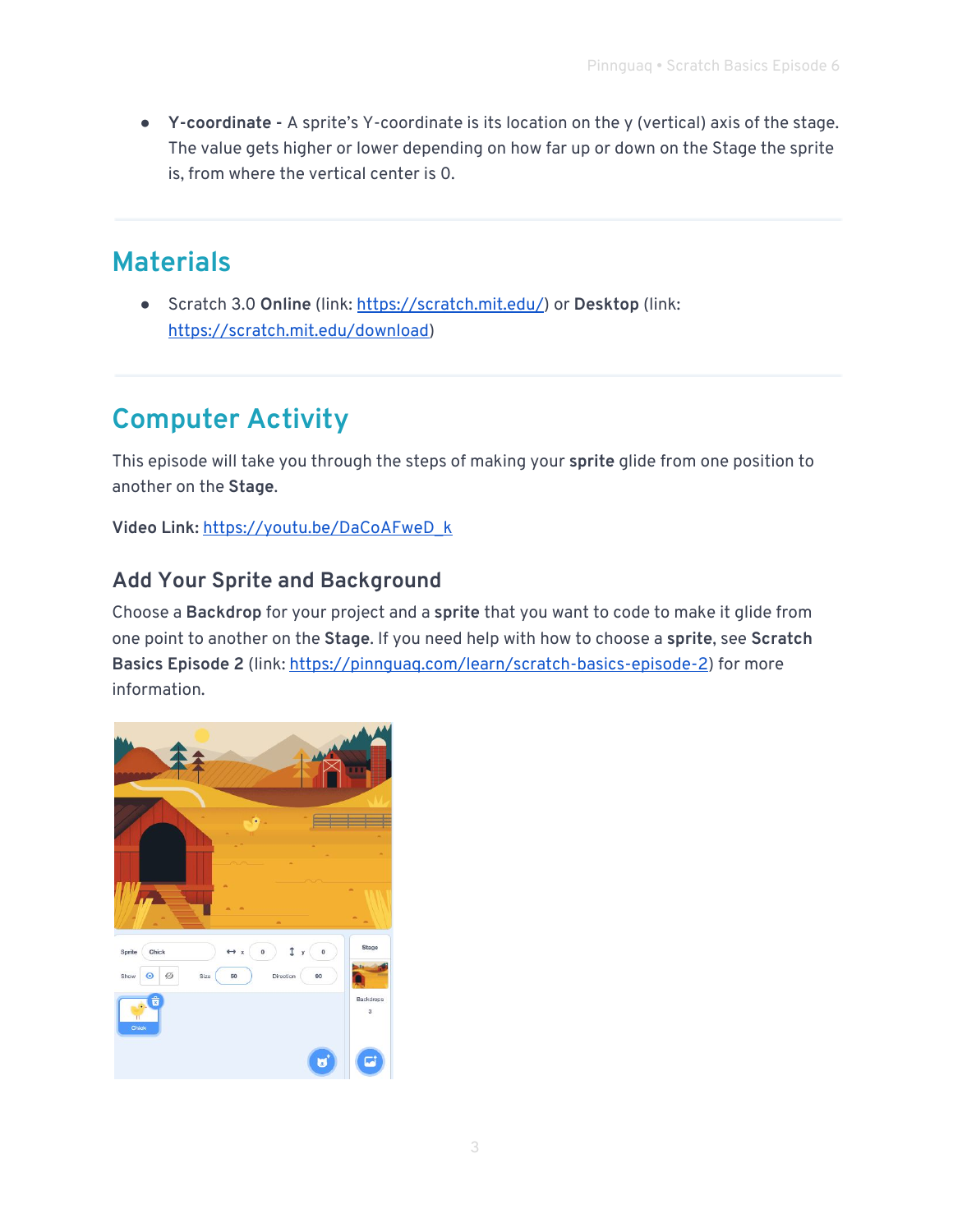#### **Gliding From One Point to Another**

1. Click and drag your **sprite** on the **Stage** to the location you want your **sprite** to begin, each time you run your code.



This will change the x-coordinate and y-coordinate of your sprite in the **Sprites Pane**.

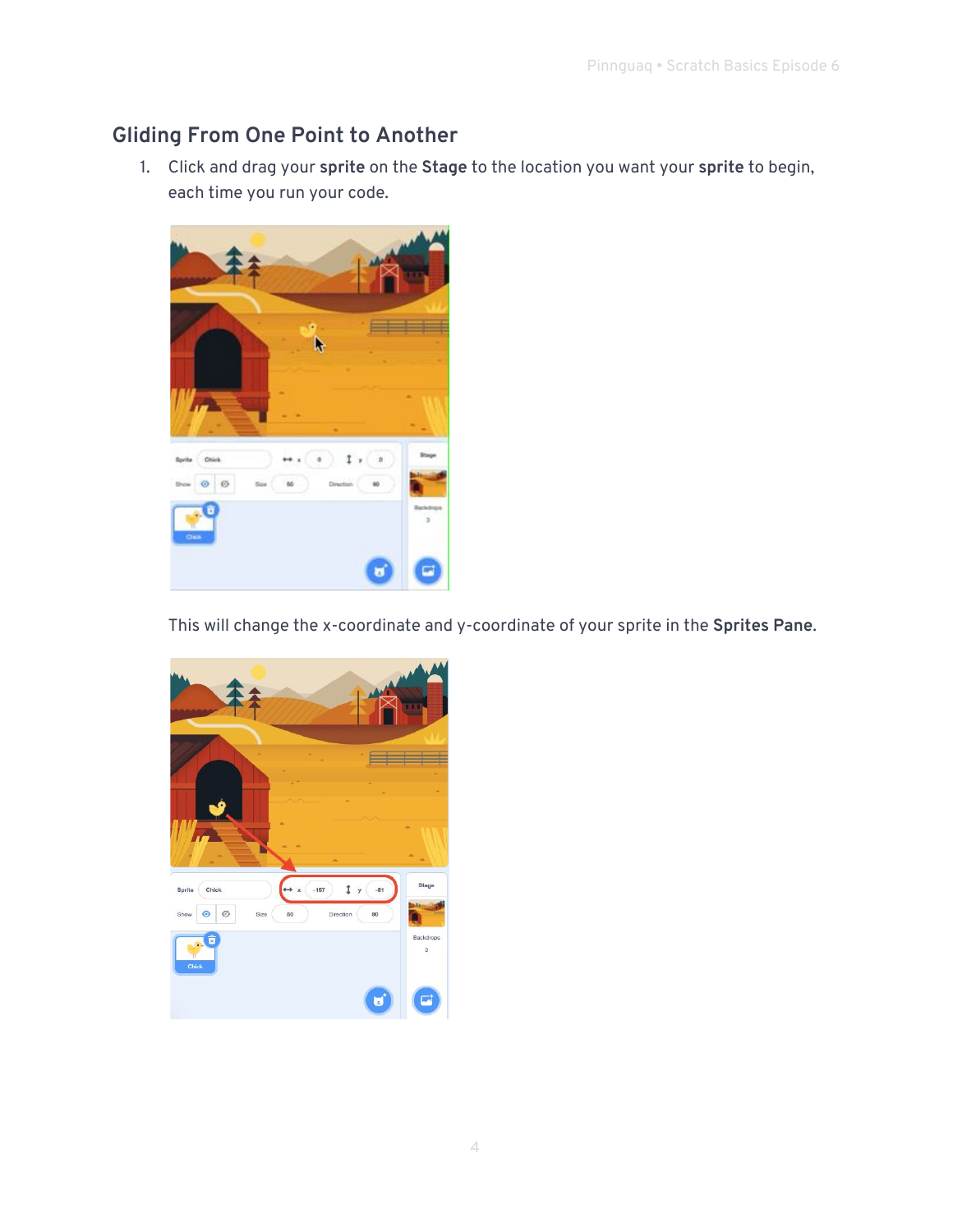2. Click and drag a **'when this sprite clicked'** block from the yellow **Events** category in the Block Palette on to the **Code Area**. This block will tell your code to run when you click on your **sprite** on the **Stage**.

| <b>SET Code</b>               | Costumes                                    | de Sounds |                |          |      |                                                                                                         |        |   |              |        |                                    |                                                                                                     |                        | <b>OB</b>   |
|-------------------------------|---------------------------------------------|-----------|----------------|----------|------|---------------------------------------------------------------------------------------------------------|--------|---|--------------|--------|------------------------------------|-----------------------------------------------------------------------------------------------------|------------------------|-------------|
| Motion                        | Events                                      |           | $\sim$         |          |      |                                                                                                         |        | × |              | ×      | m<br><b>D</b>                      |                                                                                                     |                        |             |
| 0<br>Locks                    | stem <b>12 strocks</b>                      |           |                |          |      | <b>SECURITY</b>                                                                                         | $\sim$ |   |              | ×      | bш                                 |                                                                                                     |                        |             |
| ۰<br>Sound                    | when space + Re-present                     |           |                |          |      | when this sprite clicked                                                                                |        |   | $-10<$       | -      | œ                                  |                                                                                                     |                        |             |
| $\bullet$<br>Events           | eters this apitte clusu                     |           |                |          |      | $\frac{1}{2}$ and $\frac{1}{2}$ and $\frac{1}{2}$ and $\frac{1}{2}$ and $\frac{1}{2}$ and $\frac{1}{2}$ |        |   | <b>COLL</b>  | ×      | -                                  |                                                                                                     |                        |             |
| $\bullet$<br>Cantrol          |                                             |           |                |          |      | ×                                                                                                       |        | x |              |        | n e                                |                                                                                                     |                        |             |
| Ò<br>Sensing                  | * Femalositi (it ascidive goritoriast mini- |           | <b>BO</b>      |          | - 10 | $\sim$                                                                                                  | - 10   |   |              |        | n an                               |                                                                                                     |                        |             |
| Cpe ators                     | men comment -                               | $-1.10$   |                |          |      |                                                                                                         | ×      | × | . .          | ×      | -                                  | ۰<br>$\frac{1}{2} \left( \frac{1}{2} \right) \left( \frac{1}{2} \right) \left( \frac{1}{2} \right)$ |                        |             |
| $\bullet$<br><b>Variables</b> |                                             |           |                |          |      |                                                                                                         | œ      |   | $\sim$       | - Cali |                                    |                                                                                                     | ÷                      | $\clubsuit$ |
| My Blocks                     | etern I mission - measural ! -              |           | <b>Section</b> |          |      |                                                                                                         |        |   | <b>START</b> | - 10   | - 53                               | $-157$<br>$*** x$<br>Sprite:<br>Chick                                                               | $I y \rightarrow$      | Stage       |
|                               | timbercast measured                         |           |                |          |      |                                                                                                         |        |   |              |        |                                    | $\circ$<br>$\circ$<br><b>Show</b><br>50<br><b>Size</b>                                              | 00<br><b>L'inclier</b> |             |
|                               | broadcast messaget = and wa                 |           | $\sim$         |          |      |                                                                                                         |        |   |              |        | $\Theta$                           |                                                                                                     |                        | Backdrops   |
|                               | Control                                     |           | -              |          |      |                                                                                                         |        |   |              |        | $\sim$                             | Chick                                                                                               |                        | $-3$        |
|                               | 1613<br>mond                                |           | $-100$         |          |      |                                                                                                         | -      | - | $\sim$       | ÷      | $^{\circ}$<br><b>Contract</b><br>Œ |                                                                                                     |                        |             |
|                               |                                             |           |                | Backpack |      |                                                                                                         |        |   |              |        |                                    |                                                                                                     |                        |             |

3. Click and drag a **'go to x: y:'** coordinates block from the **Motion** category in the Block Palette on to the **Code Area**. This block will tell your **sprite** where to begin on the **Stage** when you run your code. You will notice that the x-coordinate and y-coordinate inside the block match the x-coordinate and y-coordinate of your **sprite** in the **Sprites Pane**.

| <b>LET</b> Code       | Costumes                         | <sub>n</sub> o Sounds     |            |        |          |          |        |                          |       |                |            |                           | <b>Bar</b>                                     | 口<br><b>For</b> | $\approx$ |
|-----------------------|----------------------------------|---------------------------|------------|--------|----------|----------|--------|--------------------------|-------|----------------|------------|---------------------------|------------------------------------------------|-----------------|-----------|
| Motion                | Motion                           |                           | ×          |        |          |          |        |                          |       | - 10           |            | <b>CONTRACTOR</b><br>in a |                                                |                 |           |
| $\bullet$<br>Lopks    | move 10 steps                    |                           | $\sim$     |        |          |          | - 10   |                          |       |                |            | π                         |                                                |                 |           |
| 0<br>Sound            | turn C <sup>*</sup> (15) degrees |                           | -          | $\sim$ | - 60     |          |        | when this sprite clicked |       | - 10           |            |                           |                                                |                 |           |
| ۵<br>Events           | turn <sup>a</sup> ) (16) degmee  |                           |            |        |          | go to x: | $-157$ | V.                       | $-81$ |                |            |                           |                                                |                 |           |
| ۰<br>Control          | go to random position =          |                           |            |        |          |          |        |                          |       |                |            |                           |                                                |                 |           |
| Gensing               | po to x: (-157) y:<br>$-81$      |                           | <b>ALC</b> |        |          |          |        |                          |       |                |            | ×                         |                                                |                 |           |
| o<br><b>Operators</b> | $1^{\circ}$                      | secs to random position » | $\sim$     |        |          |          |        |                          |       |                |            | <b>TELEVISION</b>         | ۰                                              |                 |           |
| Variables             | $(1)$ sees to $x: [417]$ y.      | $-81$                     |            |        |          |          |        |                          |       |                |            |                           |                                                |                 |           |
| 6<br>My Blocks        | point in direction (90)          |                           |            |        |          |          |        |                          |       |                |            | -                         | $-157$<br>Sprits<br>Chick<br>$+ + x$           | $-81$<br>U.     | Stage     |
|                       | point towards mouse-pointer.     |                           |            |        |          |          |        |                          |       |                | <b>TEM</b> | $-10.3$                   | $\varnothing$<br>$\odot$<br>Show<br>50<br>Bion | 90<br>Direction |           |
|                       |                                  |                           | $\sim$     |        |          |          | - 10   |                          |       | <b>COLLECT</b> | $\sim$     | 16.7                      | Ē<br>a.                                        |                 | Baskdops  |
|                       | charge x by 10                   |                           |            |        |          |          |        |                          |       | 189            | 10         | $^{\circ}$<br>$\odot$     | <b>Chick</b>                                   |                 | $-31$     |
| $\blacksquare$        | $mt \times 10$ $-157$            |                           |            |        |          |          |        |                          |       |                | - 197      | $\equiv$                  |                                                |                 |           |
|                       |                                  |                           |            |        | Backpack |          |        |                          |       |                |            |                           |                                                | 岗               |           |

4. Click and drag a 'wait 1 seconds' block from the **Control** category in the **Block Palette** on to the **Code Area**. This wait block will tell your **sprite** to wait a specific amount of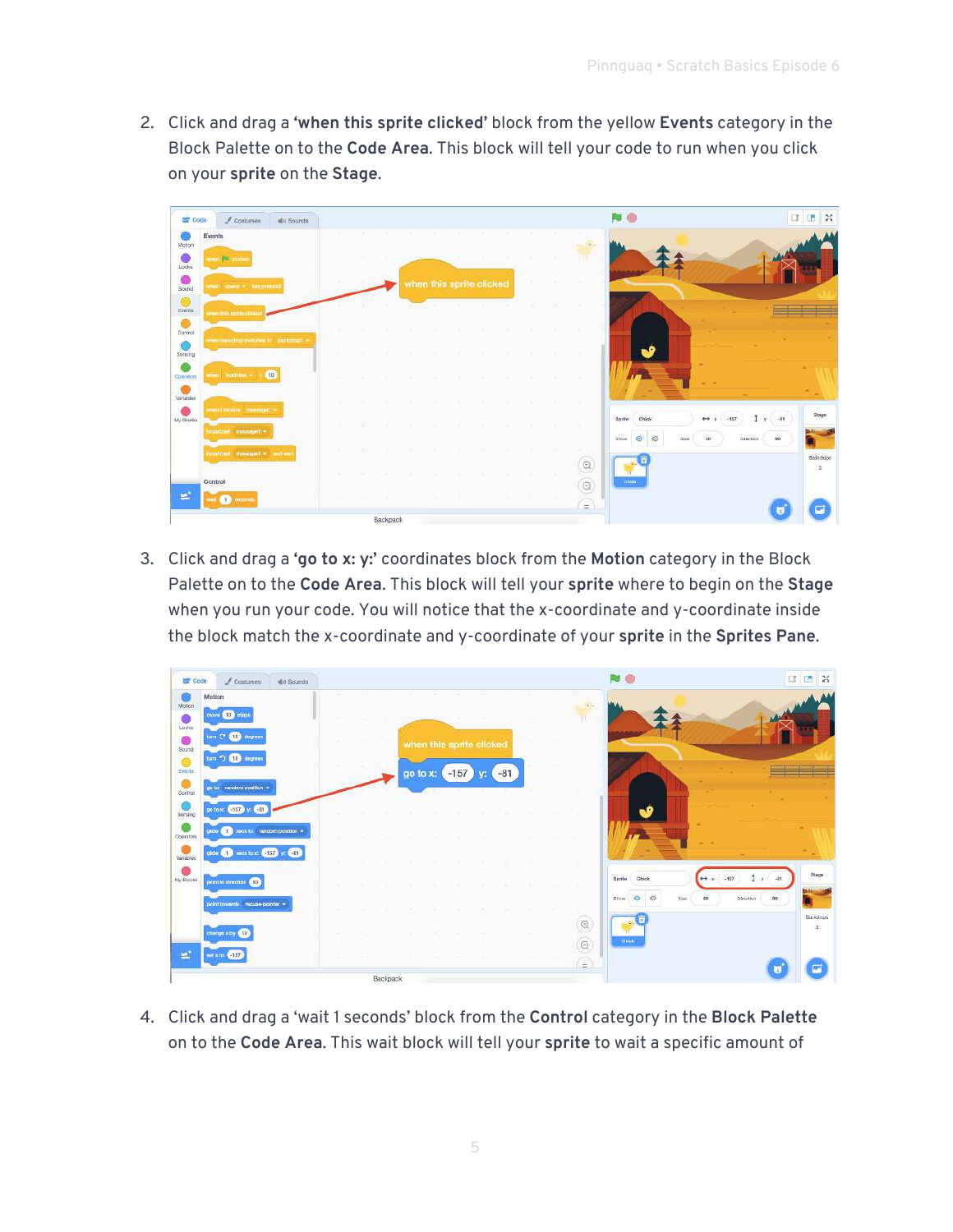seconds before gliding to its next given x-coordinate and y-coordinate. You can change the number of seconds in the white bubble on the block.



5. Click and drag your **sprite** on the **Stage** to the next location you want your **sprite** to move to. In the image below, I dragged my **sprite** to the bottom of the ladder.



This will change the x-coordinate and y-coordinate of your **sprite** in the **Sprites Pane**.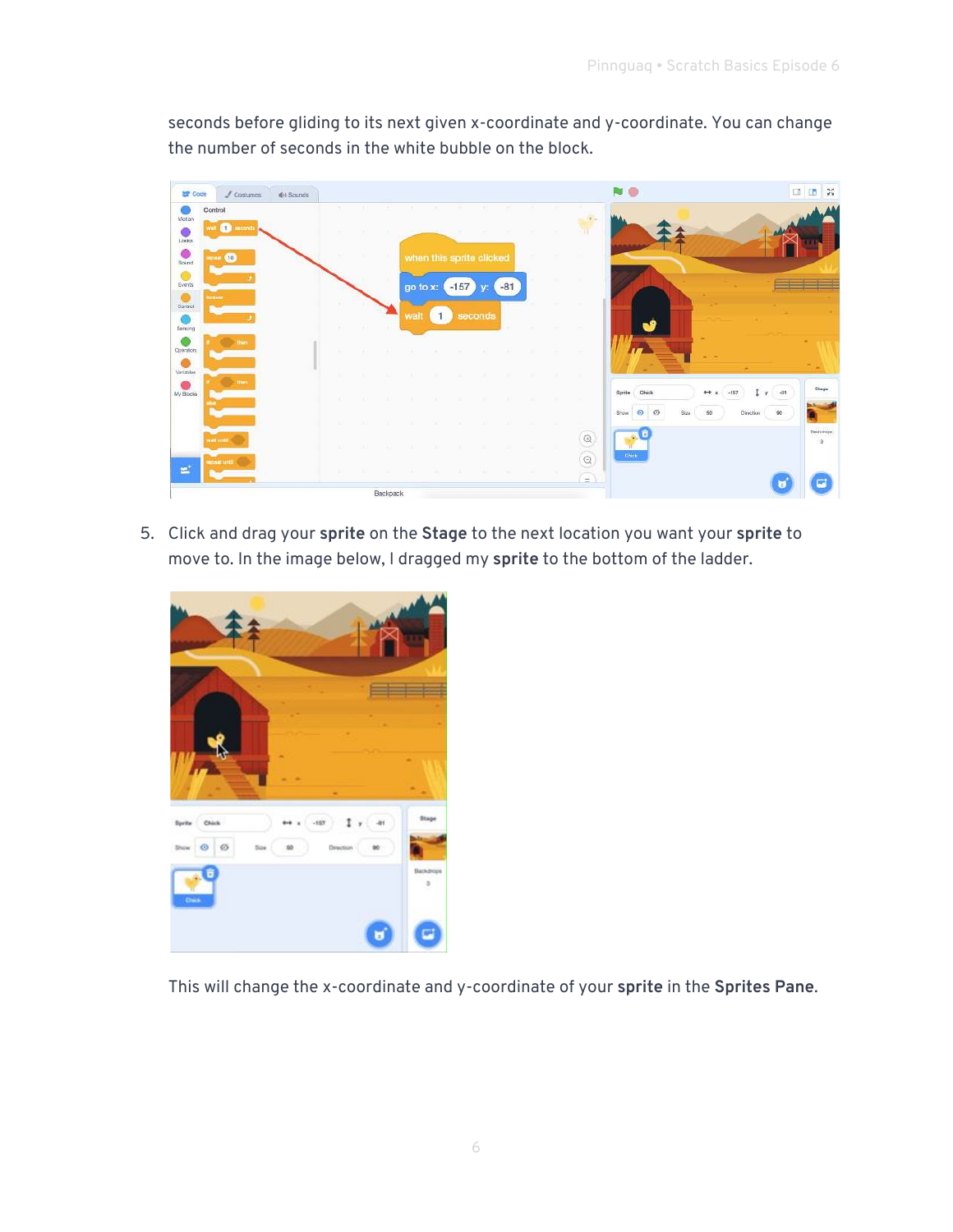

6. Click and drag a **'glide 1 secs to x: y:'** coordinate block from the **Motion** category in the **Block Palette** onto the **Code Area**. This block will tell your **sprite** to glide for 1 second to the new x-coordinate and y-coordinate. You will notice that this block will have the x-coordinate and y-coordinate from the last step.

| <b>Code</b>   | $\mathscr{L}$ Costumas         | <b>电 Sounds</b>           |  |              |                         |            |       |       |        |  |                 |                              | $\square$       | $\frac{55}{25}$<br>œ |
|---------------|--------------------------------|---------------------------|--|--------------|-------------------------|------------|-------|-------|--------|--|-----------------|------------------------------|-----------------|----------------------|
| Motion        | Motion<br>more 10 steps        |                           |  |              |                         |            |       |       |        |  |                 |                              |                 |                      |
| Looks         |                                |                           |  |              | when this sprite dicked |            |       |       |        |  |                 |                              |                 |                      |
| $\frac{1}{3}$ | tum C <sup>*</sup> 615 degrees |                           |  |              |                         |            |       |       |        |  |                 |                              |                 |                      |
| Events        | tum つ 65 degram                |                           |  | go to x:     |                         | $-157$     | $-81$ |       |        |  |                 |                              |                 |                      |
| Control       | go to random position .        |                           |  | wait         | 1                       | seconds    |       |       |        |  |                 |                              |                 |                      |
| Sensing       | -98<br>-161<br>go to x         |                           |  | glide        | $\mathbf{1}$            | secs to x: |       | $-98$ | $-161$ |  |                 |                              |                 |                      |
| Operators     | $\mathcal{L}$                  | sees to random position = |  |              |                         |            |       |       |        |  |                 | $m = m$                      |                 |                      |
| Variables     | gilde 1 secs to x: 238 y: 361  |                           |  |              |                         |            |       |       |        |  |                 |                              |                 |                      |
| My Blocks     | point in direction <b>60</b>   |                           |  |              |                         |            |       |       |        |  | . .             | <b>Ohick</b><br>Sprits       | $-181$          | <b>Bluge</b>         |
|               | point towards mouse-pointer *  |                           |  |              |                         |            |       |       |        |  | $^{\copyright}$ | ø<br>$\odot$<br>Show<br>Size | Direction<br>90 |                      |
|               | change x by \$10               |                           |  |              |                         |            |       |       |        |  | $\circledcirc$  | 國<br>s.                      |                 | Backdropp<br>L.      |
|               | -58<br>wit x 40                |                           |  |              |                         |            |       |       |        |  | $\equiv$        | Chick                        |                 |                      |
|               |                                |                           |  | Disabinately |                         |            |       |       |        |  |                 |                              |                 |                      |

7. Test your code by clicking on your **sprite** on the **Stage**!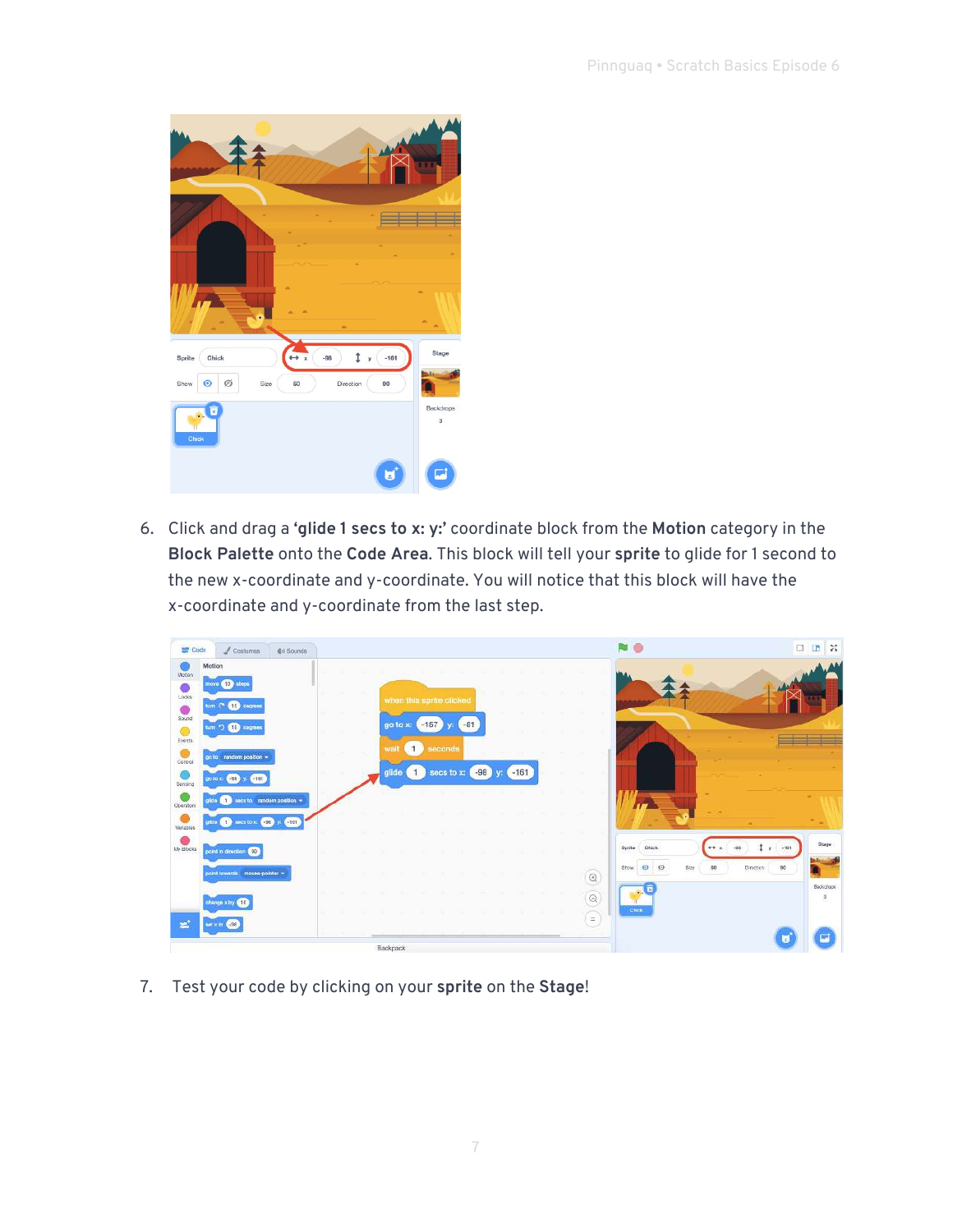

## **Conclusion**

In this episode you learned basic Scratch concepts such as how to code a **sprite** to glide from one point to another on the **Stage**. What will you create now that you have learned a few Scratch Basics?

We want to see the awesome things you're creating! Take a photo or video and share your work with us by emailing [media@pinnguaq.com](mailto:media@pinnguaq.com) or tagging **@pinnguaq** on [Facebook](https://www.facebook.com/Pinnguaq/), [Twitter,](https://twitter.com/pinnguaq) or [Instagram.](https://www.instagram.com/pinnguaq/) Don't forget to include the hashtag *#LearnWithPinnguaq!* You can also upload your project to the **Pinnguaq Studio** [\(https://scratch.mit.edu/studios/26567463/\)](https://scratch.mit.edu/studios/26567463/).

### **Resources**

- **Scratch Wiki** (link: [https://en.scratch-wiki.info/wiki/Scratch\\_Wiki\\_Home\)](https://en.scratch-wiki.info/wiki/Scratch_Wiki_Home)
- **Scratch Basics Episode 1:** Introduction to the Scratch Working Environment (link:<https://pinnguaq.com/learn/scratch-basics-episode-1>)
- **Scratch Basics Episode 2:** Deleting a Sprite, Adding a Sprite & Adding a Backdrop (link: [https://pinnguaq.com/learn/scratch-basics-episode-2\)](https://pinnguaq.com/learn/scratch-basics-episode-2)